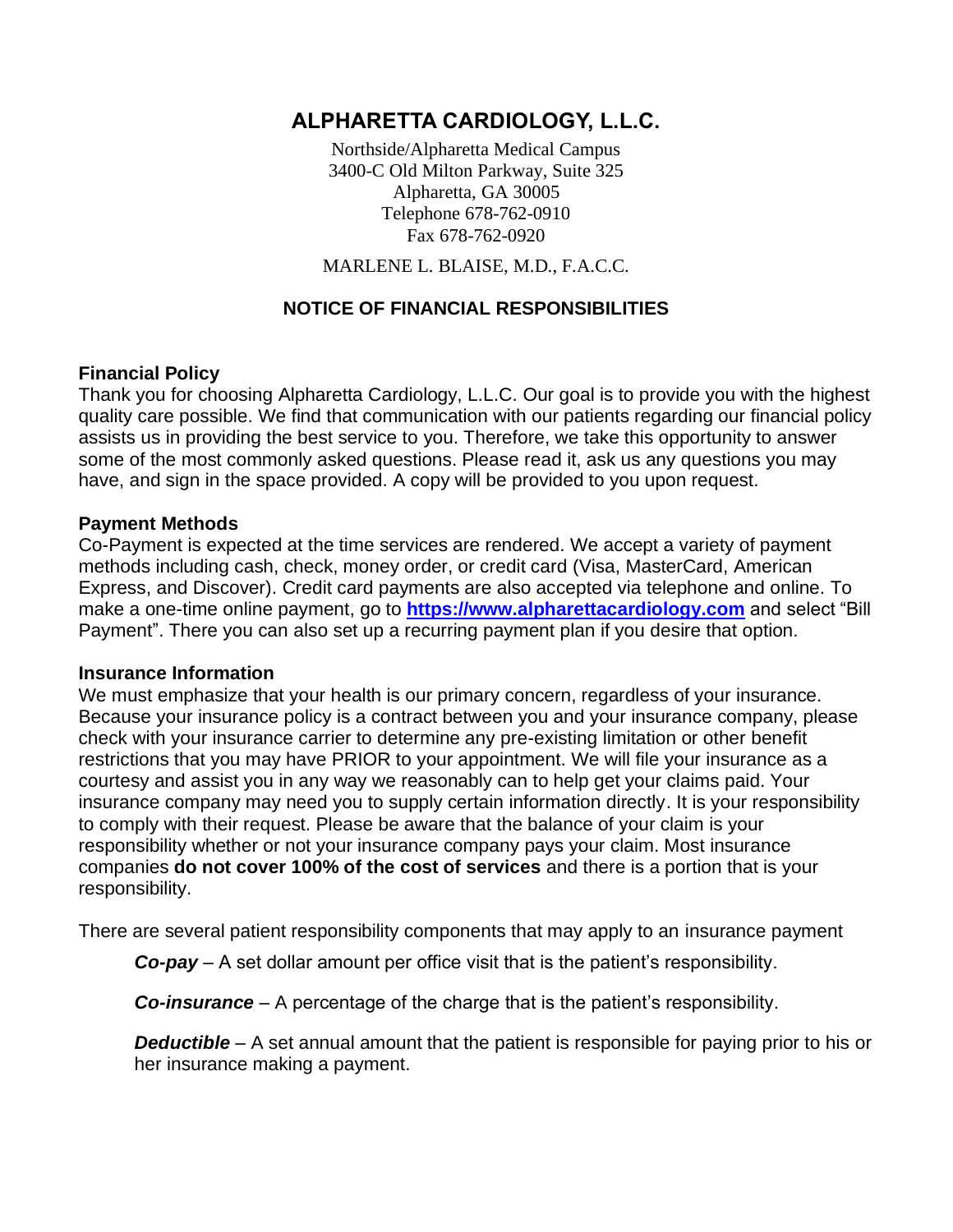Because of the contract you have with your insurance company, we are obligated to collect payment from you for your portion of the balance. **All co-payments,** 

**Co-insurance, and deductibles must be paid at the time of service**. (Note: **If your coinsurance and/or deductibles are high, for your convenience, we can set up an automatic payment (aka recurring) plan, with an estimated 35% deposit until the balance is paid off.)** This arrangement is part of your contract with your insurance company. To bill your insurance accurately and in a timely manner, we will need assistance from you. We ask that you provide our office with accurate demographic information (address, phone number, e-mail etc.) and proof of insurance. All patients will be required to show proof of insurance and a government issued photo ID.

#### **Insurance Changes**

If there are any changes in your insurance, you are required to provide that information to our office. If you fail to provide us with the correct insurance information in a timely manner, then you may be responsible for the resulting balance.

### **Managed Care: All Managed Care (i.e. HMO, PPO, POS)**

Co-payment, co-insurance, and deductible amounts are due at the time of check-in. If your insurance plan requires a referral authorization from a primary care physician, then you are responsible for obtaining approval from your PCP **prior** to treatment. If you request an office visit or procedure without a referral authorization, then your insurance plan may deem this as non-covered treatment and you will be responsible for the charges.

#### **Medicare**

We accept assignment with Medicare. Medicare pays 80% of their allowed amount after satisfaction of the yearly deductible. You are responsible for 20% of Medicare's allowed amount unless you have secondary insurance coverage. **All co-payments, co-insurances, or deductibles are due and payable at the time of service**.

### **Secondary & Tertiary Plans**

We will bill your secondary and, if applicable, tertiary insurance as a courtesy. If you have supplemental insurance to cover the portion of the charges that Medicare or your primary insurance carrier does not pay, then please provide us with a copy of this insurance card. Medicare and secondary carriers do not cover some procedures and supplies. Please make certain you understand which aspects of your treatment are covered before proceeding.

### **Prior Authorization**

Please remember that it is up to you to understand the requirements of your individual insurance plan and know whether prior authorization from your insurance company is required.

#### **Non-Covered Services**

Any care not paid for by your existing insurance coverage will require payment in full at the time services are provided or upon notice of insurance claim denial.

### **Cash Pay Patients**

Cash Pay Patients are accepted at an already discounted cash pay rate. All uninsured patients will be required to pay in full at time of treatment.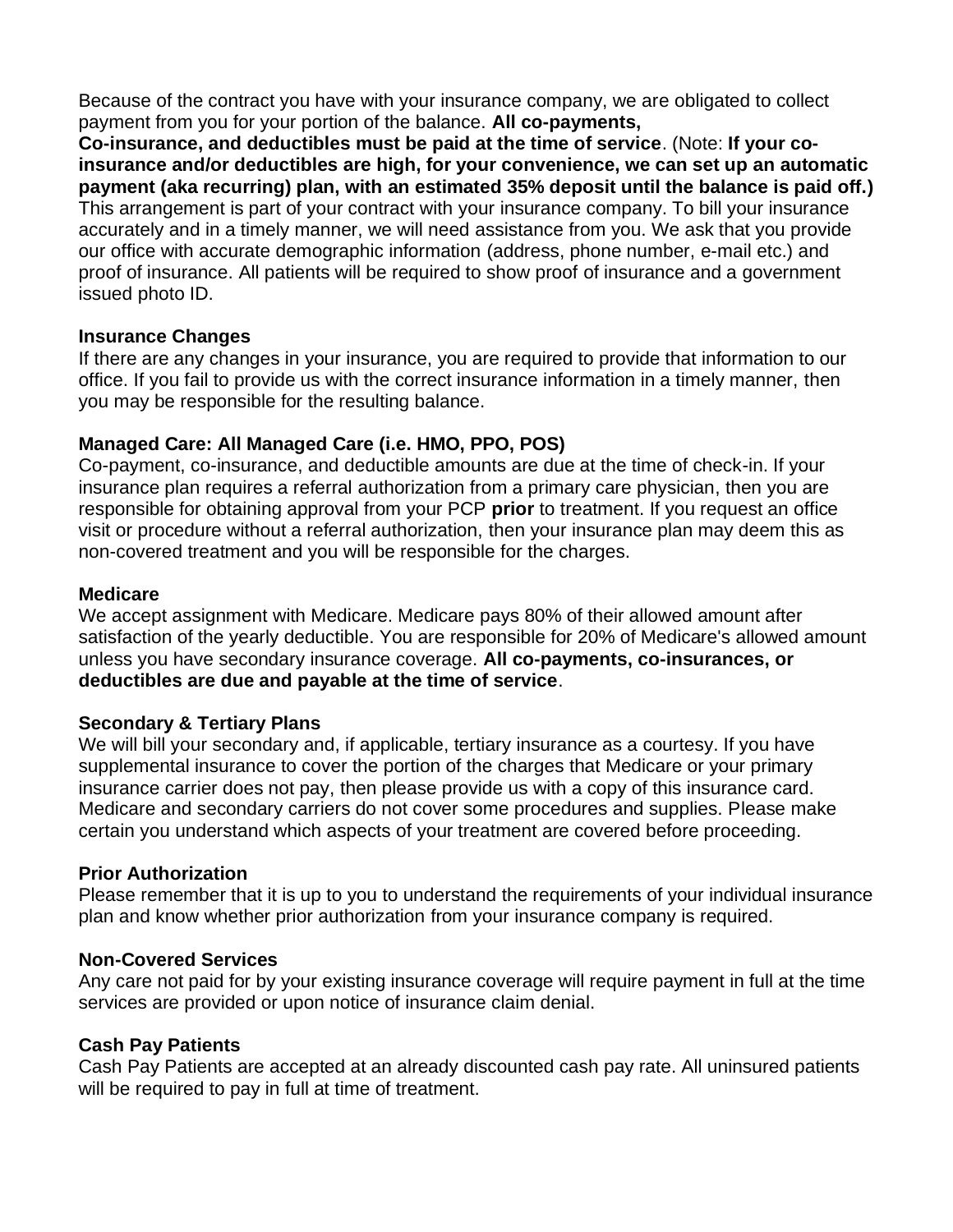#### **Nonpayment**

Please be aware that patient accounts over 90 (ninety) days without satisfactory payment will be turned over to a collection agency, and patients will face possible termination from the practice.

#### **Returned Checks**

A \$35.00 fee will be charged for any returned checks. We will be unable to accept your checks for any services thereafter.

### **Missed Appointments / Late Arrivals**

In an effort to provide our patients with quality, efficient care, it is necessary for you to attend appointments as scheduled. Compliance with your prescribed plan of care is critical for success in your healthcare. If you are unable to keep a scheduled appointment, please cancel or reschedule your appointment at least 24 (twenty-four) hours in advance to avoid a service charge of \$30.00 for appointments, \$50.00 for echocardiograms and \$135.00 for nuclear stress tests. Patients who habitually fail to keep scheduled appointments and/or do not give a 24 (twenty-four) hour cancellation notice may face treatment termination. Patient who are more than 20 (twenty) minutes late for their original appointment time may be asked to reschedule as that appointment has been missed.

#### **Medical Records**

Medical records requests will be processed upon receipt of a signed medical release form. Please be aware that billing records are a part of your medical record and will also require this form. We can mail it or fax it. In addition, you may retrieve it from the patient portal on our website: https://www.marleneblaisemd.com.

### **Account Billing Questions and Refunds**

Questions or concerns regarding your account or insurance claim should be directed to our billing office staff. If you feel an error has been made in your statement or if you have any questions or concerns, please contact our medical biller at (678) 762-0910. If it is determined that you are owed a refund, it will be disbursed to you in the manner in which the bill was originally paid, and may take up to 30 days to receive or after all claims have been paid.

*Please sign the attached acknowledgement that you have received a copy of our Notice of Financial Responsibilities, effective immediately. And also by signing below you agree to any future phone/recurring payments and/or payment plan set-up to our mutual satisfaction, according to the card issuer agreement (Merchant agreement if credit voucher).*  ---------------------------------------------------------------------------------------------------------------------